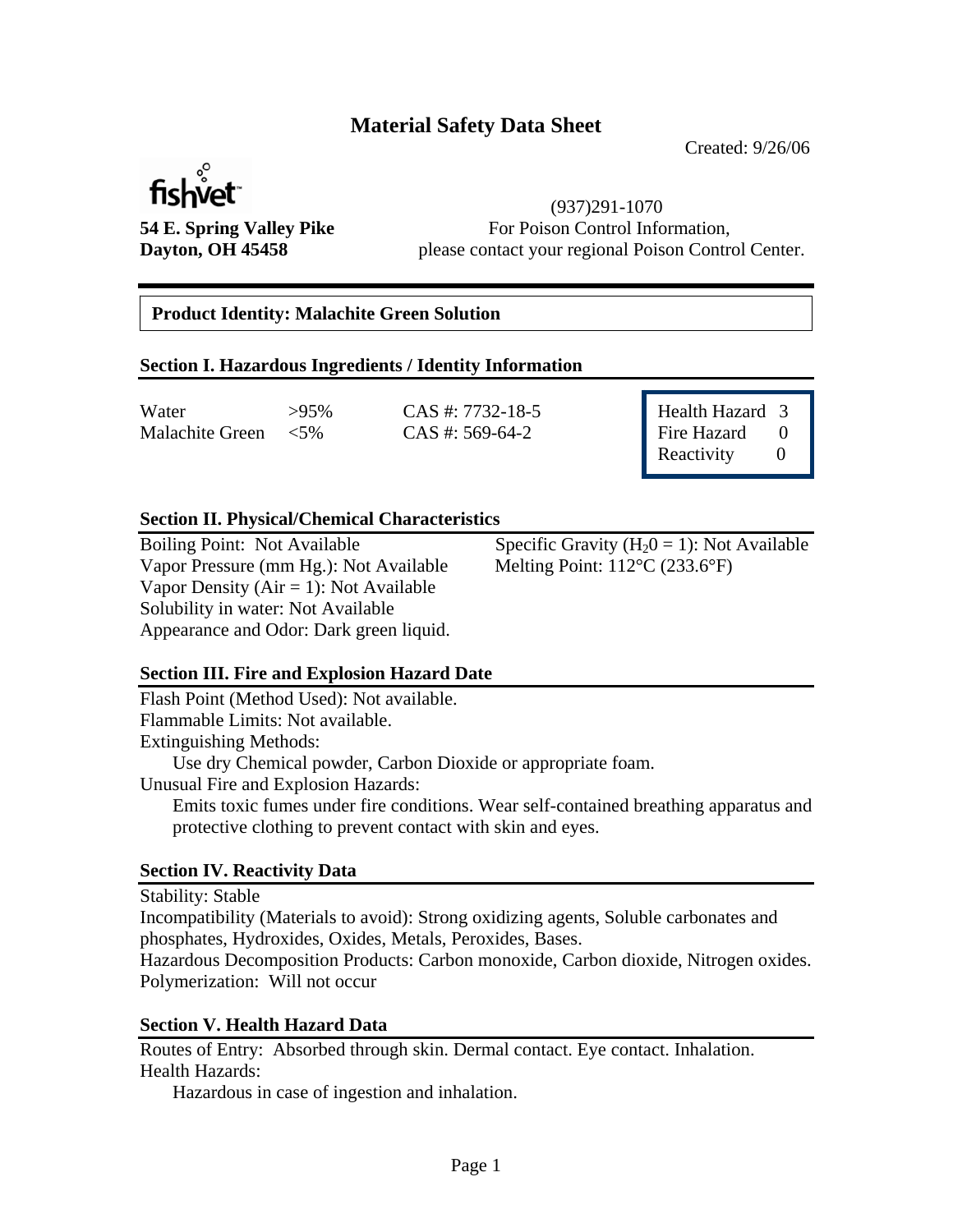### **Section V. Health Hazard Data** continued

 Slightly hazardous in case of skin contact (irritant, permeator), and eye contact (irritant. Over exposure can result in death. Carcinogenicity: Not available

## **Section VI. First Aid Procedures**

Eye Contact: Check for and remove contact lenses. Immediately flush eyes with running water for at least 15 minutes, keeping eyes open. Cold water may be used. Seek medication attention.

Skin Contact: In case of contact immediately flush skin with plenty of water. Gently and thoroughly wash the contaminated skin with running water and non-abrasive soap. Remove contaminated clothing and shoes. Thoroughly wash contaminated clothing before reuse. Contact a physician.

Serious Skin Contact: Not available.

Inhalation: Allow the victim to rest in a well ventilated area. Seek immediate medical attention.

Serious Inhalation: Evacuate victim to a safe area immediately. Loosen tight clothing such as a tie, belt or waistband. If not breathing, give artificial respiration. If breathing is difficult, administer oxygen. Seek immediate medical attention.

Ingestion: If swallowed, do not induce vomiting. Wash out mouth with water provided person is conscious. If not breathing, give artificial respiration. If breathing is difficult, administer oxygen. Seek immediate medical attention.

# **Section VII. Precautions for Safe Handling and Use**

Precautions: Do not ingest. Do not breathe vapor. Wear suitable protective clothing. If ingested, seek medical attention. Avoid contact with skin and eyes. Avoid prolonged and repeated exposure. Wash hands thoroughly after handling.

Storage: Keep out of reach of children. Keep container tightly closed and sealed until ready to use.

Small Spill: Dilute with water and mop up, or absorb with an inert dry material and place in an appropriate disposal container. Finish cleaning by spreading water on the contaminated surface and dispose of according to local and regional authority requirements.

Large Spill: Absorb with an inert material and put the spilled material into an appropriate waste disposal container. Finish cleaning by spreading water on the contaminated surface and dispose of according to local and regional authority requirements.

Follow all state, federal, and local waste disposal guidelines.